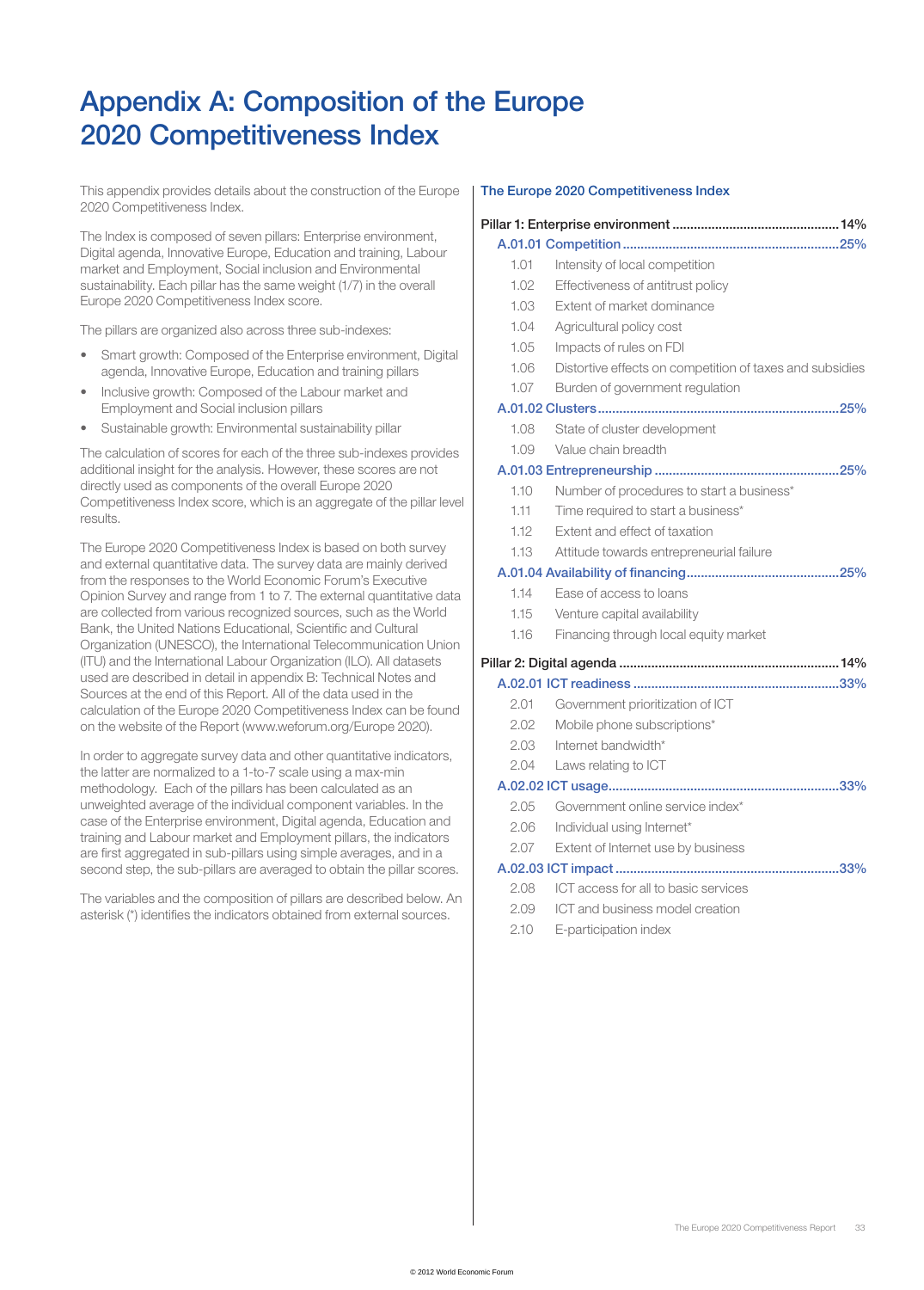|            |                                                                                    | The composition of the three sub-indexes |
|------------|------------------------------------------------------------------------------------|------------------------------------------|
| 3.01       | R&D expenditure*                                                                   |                                          |
| 3.02       | Researchers in R&D*                                                                | Smart growth                             |
| 3.03       | Availability of scientists and engineers                                           |                                          |
| 3.04       | Highly cited scientific articles*                                                  |                                          |
| 3.05       | PCT patent applications*                                                           |                                          |
| 3.06       | Firm-level technology absorption                                                   |                                          |
| 3.07       | University-industry collaboration in R&D                                           | Inclusive growth                         |
| 3.08       | Capacity for innovation                                                            |                                          |
| 3.09       | Government procurement of advanced technology<br>products                          |                                          |
| 3.10       | Availability of latest technologies                                                | Sustainable growth                       |
| 3.11       | Extent of marketing                                                                |                                          |
| 3.12       | Willingness to delegate authority                                                  |                                          |
| 3.13       | Industrial design application*                                                     |                                          |
| 3.14       | Nature of competitive advantage                                                    |                                          |
|            |                                                                                    |                                          |
|            |                                                                                    |                                          |
| 4.01       | Quality of overall education                                                       |                                          |
| 4.02       | PISA scores on education quality*                                                  |                                          |
| 4.03       | Tertiary education enrolment rate*                                                 |                                          |
| 4.04       | Secondary education enrolment rate*                                                |                                          |
|            |                                                                                    |                                          |
| 4.05       | Local availability of specialized research and training<br>services                |                                          |
| 4.06       | Quality of management schools                                                      |                                          |
| 4.07       | Extent of staff training                                                           |                                          |
|            |                                                                                    |                                          |
|            | Pillar 5: Labour market and employment  14%                                        |                                          |
| 5.01       | Hiring and firing practices                                                        |                                          |
| 5.02       | Cooperation in labour-employment relations                                         |                                          |
|            | 5.03 Pay and productivity                                                          |                                          |
|            |                                                                                    |                                          |
| 5.04       | Labour participation activity rate*                                                |                                          |
| 5.05       |                                                                                    |                                          |
| 5.06       | Women's participation in labour force*                                             |                                          |
| 5.07       | Private sector employment of women<br>Youth unemployment rate*                     |                                          |
|            |                                                                                    |                                          |
|            |                                                                                    |                                          |
| 6.01       | Accessibility of healthcare services                                               |                                          |
| 6.02       | Gini coefficient*                                                                  |                                          |
| 6.03       | Government effort to reduce poverty and inequality                                 |                                          |
| 6.04       | Social safety net                                                                  |                                          |
|            |                                                                                    |                                          |
| 7.01       | Renewable electricity production*                                                  |                                          |
| 7.02       | Terrestrial Biome protection*                                                      |                                          |
| 7.03       | Environmental treaty ratification*                                                 |                                          |
| 7.04       | Enforcement of environmental regulations                                           |                                          |
| 7.05       | Quality of natural environment                                                     |                                          |
| 7.06       | CO2 emission per energy use*                                                       |                                          |
| 7.07<br>34 | Particulate matter (PM25) concentration*<br>The Europe 2020 Competitiveness Report |                                          |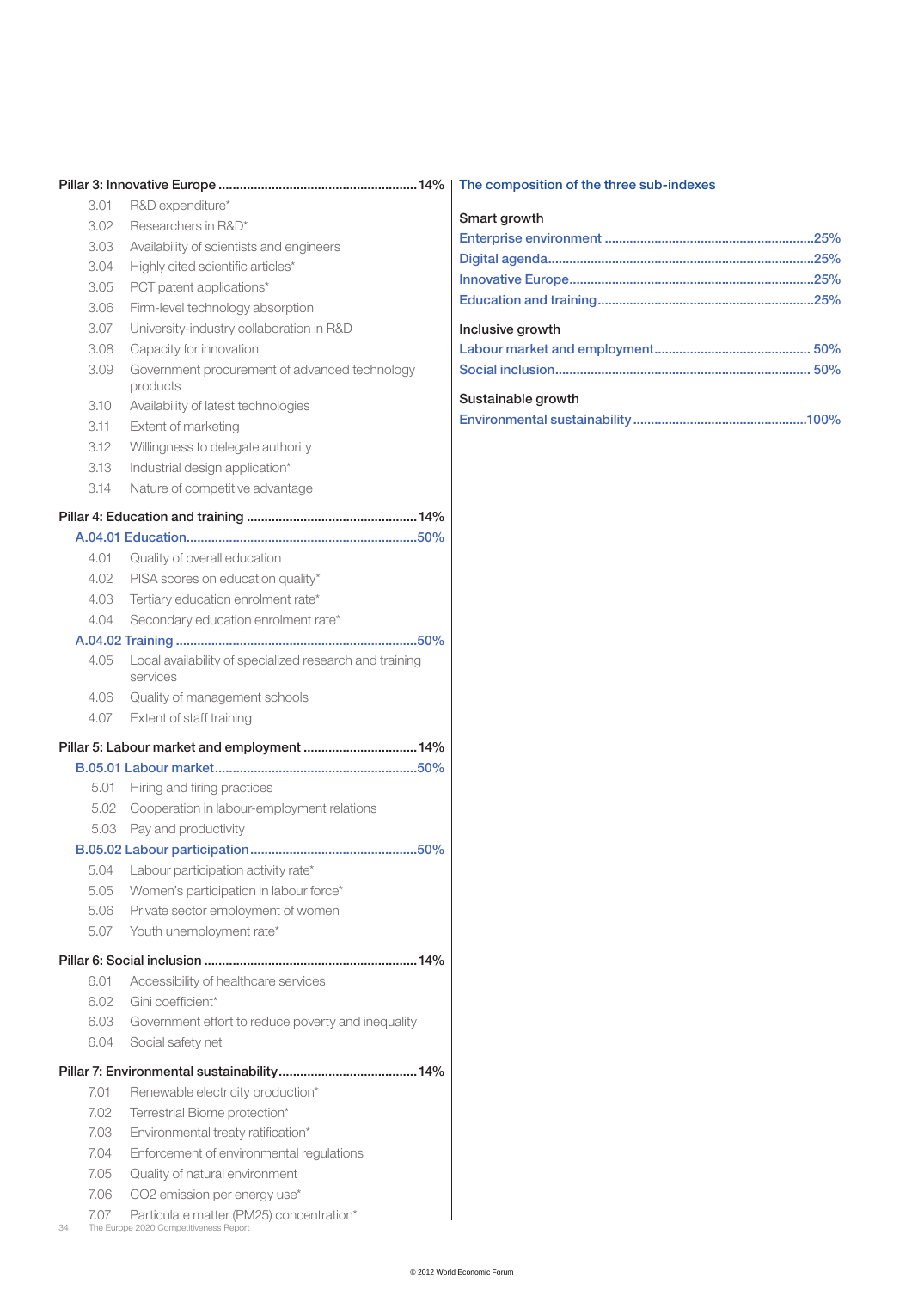# Appendix B: Technical Notes and Sources

The data in this Report represent the best available estimates from various national authorities, international agencies, and private sources at the time the Report was prepared. It is possible that some data will have been revised or updated by the sources after publication. The following notes provide sources for all the indicators listed in the Country Profiles. Throughout the Report, "n/a" denotes that the value is not available, or that the available data are unreasonably outdated or do not come from a reliable source. For each indicator, the title appears on the first line, preceded by its number to allow for quick reference. The numbering is the same as the one used in Appendix A

Below is a description of each indicator or, in the case of Executive Opinion Survey data, the full question and associated answers. If necessary, additional information is provided underneath.

# 1st Pillar: Enterprise environment

#### 1.01 Intensity of local competition

How would you assess the intensity of competition in the local markets in your country?  $(1 =$  limited in most industries;  $7 =$  intense in most industries) | 2010–11 weighted average

Source: World Economic Forum, Executive Opinion Survey, 2010 and 2011 editions

## 1.02 Effectiveness of anti-monopoly policy

To what extent does anti-monopoly policy promote competition in your country? ( $1 =$  does not promote competition;  $7 =$  effectively promotes competition) | 2010–11 weighted average

Source: World Economic Forum, Executive Opinion Survey, 2010 and 2011 editions

## 1.03 Extent of market dominance

How would you characterize corporate activity in your country?  $(1 =$ dominated by a few business groups; 7 = spread among many firms) | 2010–11 weighted average

Source: World Economic Forum, Executive Opinion Survey, 2010 and 2011 editions

## 1.04 Agricultural policy costs

How would you assess the agricultural policy in your country?  $(1 =$ excessively burdensome for the economy; 7 = balances the interests of taxpayers, consumers, and producers) | 2010–11 weighted average

Source: World Economic Forum, Executive Opinion Survey, 2010 and 2011 editions

## 1.05 Business impact of rules on FDI

To what extent do rules governing foreign direct investment (FDI) encourage or discourage it? (1 = strongly discourage FDI; 7 = strongly encourage FDI) | 2010–11 weighted average

Source: World Economic Forum, Executive Opinion Survey, 2010 and 2011 editions

#### 1.06 Distortive effect on competition of taxes and subsidies

In your country, to what extent do government subsidies and tax breaks distort competition? (1 = significantly distort competition;  $7 =$ Do not distort competition) | 2010–11 weighted average

Source: World Economic Forum, Executive Opinion Survey, 2010 and 2011 editions

#### 1.07 Burden of government regulation

How burdensome is it for businesses in your country to comply with governmental administrative requirements (e.g. permits, regulations, reporting)? (1 = extremely burdensome;  $7 =$  not burdensome at all) | 2010–11 weighted average

Source: World Economic Forum, Executive Opinion Survey, 2010 and 2011 editions

#### 1.08 State of cluster development

In your country's economy, how prevalent are well-developed and deep clusters? (1 = nonexistent;  $7$  = widespread in many fields) | 2010–11 weighted average

Source: World Economic Forum, Executive Opinion Survey, 2010 and 2011 editions

#### 1.09 Value chain breadth

In your country, do exporting companies have a narrow or broad presence in the value chain?  $(1 =$  narrow, primarily involved in individual steps of the value chain (e.g. resource extraction or production); 7 = broad, present across the entire value chain (i.e. do not only produce but also perform product design, marketing sales, logistics, and after-sales services)) | 2010–11 weighted average

ce: World Economic Forum, Executive Opinion Survey, 2010 and 2011 editions

#### 1.10 Number of procedures required to start a business

#### Number of procedures required to start a business | 2011

A *procedureis* defined as any interaction of the company founders with external parties (e.g. government agencies, lawyers, auditors, or notaries). For details about the methodology employed and the assumptions made to compute this indicator,

visit http://www.doingbusiness.org/methodologysurveys/.

Source: World Bank/International Finance Corporation, [i]Doing Business 2012: Doing Business in a More Transparent Worldfil

#### 1.11 Time required to start a business

## Number of days required to start a business | 2011

Time is recorded in calendar days. The measure captures the median duration that incorporation lawyers indicate is necessary in practice to complete a procedure with minimum follow-up with government agencies and no extra payments. For more details about the methodology employed and the assumptions made to compute this indicator,

visit http://www.doingbusiness.org/methodologysurveys/.

Source: World Bank/International Finance Corporation, [i]Doing Business 2012: Doing Business in a More Transparent World[i]

# 1.12 Extent and effect of taxation

What impact does the level of taxes in your country have on incentives to work or invest? (1 = significantly limits incentives to work or invest;  $7 =$  has no impact on incentives to work or invest)  $\vert$ 2010–11 weighted average

Source: World Economic Forum, Executive Opinion Survey, 2010 and 2011 editions

#### 1.13 Attitudes towards entrepreneurial failure

In your country, how is a failed entrepreneurial project regarded? (1  $=$  An embarrassment;  $7 = A$  valuable learning experience) | 2010–11 weighted average

Source: World Economic Forum, Executive Opinion Survey, 2010 and 2011 editions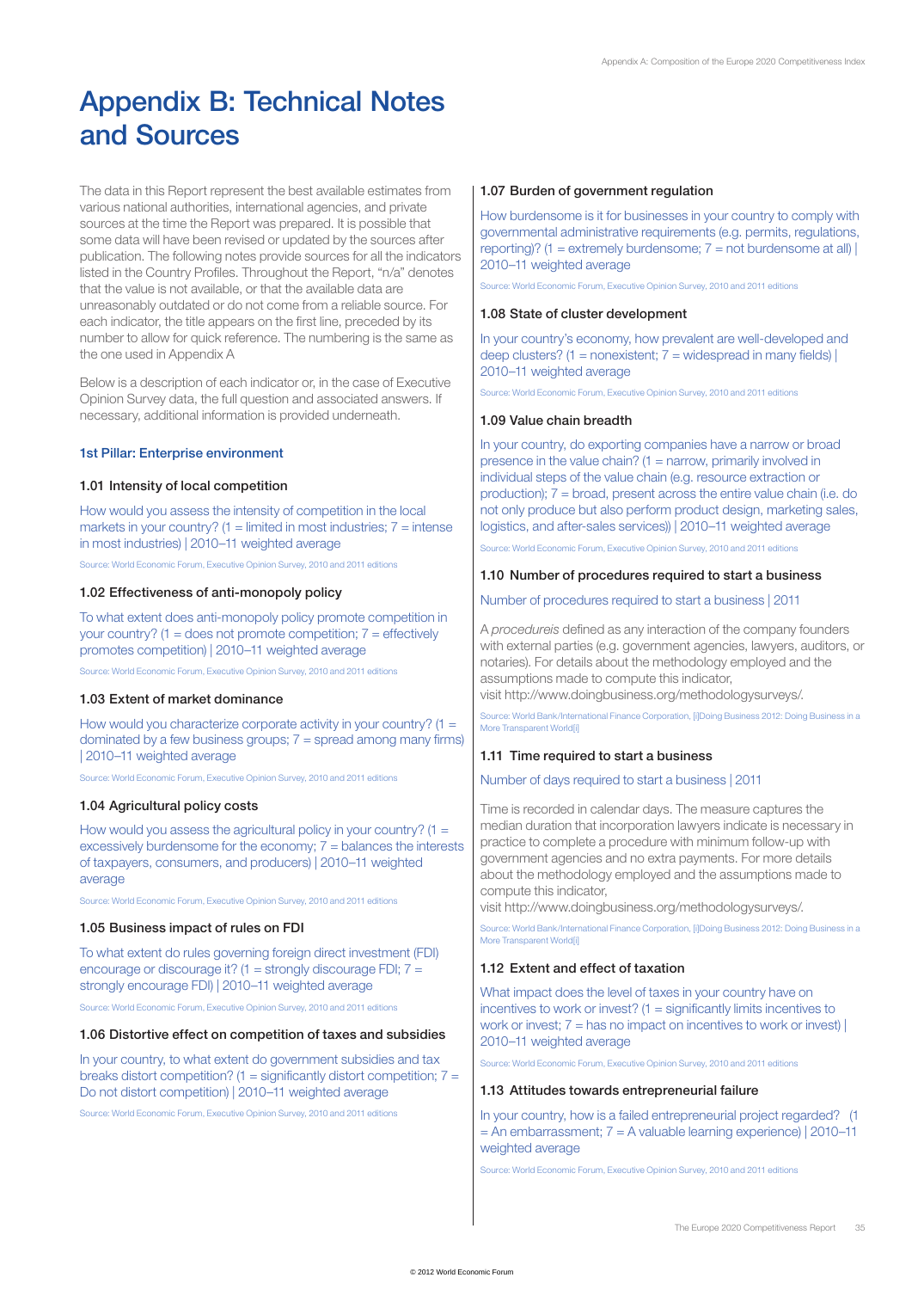## 1.14 Ease of access to loans

How easy is it to obtain a bank loan in your country with only a good business plan and no collateral? (1 = very difficult;  $7$  = very easy) | 2010–11 weighted average

Source: World Economic Forum, Executive Opinion Survey, 2010 and 2011 editions

#### 1.15 Venture capital availability

In your country, how easy is it for entrepreneurs with innovative but risky projects to find venture capital? (1 = very difficult;  $7$  = very easy) | 2010–11 weighted average

Source: World Economic Forum, Executive Opinion Survey, 2010 and 2011 editions

#### 1.16 Financing through local equity market

How easy is it to raise money by issuing shares on the stock market in your country? (1 = very difficult;  $7$  = very easy) | 2010–11 weighted average

Source: World Economic Forum, Executive Opinion Survey, 2010 and 2011 editions

# 2nd Pillar: Digital agenda

# 2.01 Government prioritization of ICT

How much priority does the government in your country place on information and communication technologies?  $(1 = \text{Weak priority}; 7)$ = High priority) | 2010–11 weighted average

Source: World Economic Forum, Executive Opinion Survey, 2010 and 2011 editions

#### 2.02 Mobile phone subscriptions

# Mobile telephone subscriptions (post-paid and pre-paid) per 100 population | 2010

A *mobile telephone subscription* refers to a subscription to a public mobile telephone service that provides access to the Public Switched Telephone Network using cellular technology, including number of pre-paid SIM cards active during the past three months. This includes both analogue and digital cellular systems (IMT-2000, Third Generation, 3G) and 4G subscriptions, but excludes mobile broadband subscriptions via data cards or USB modems. Subscriptions to public mobile data services, private trunked mobile radio, telepoint or radio paging, and telemetry services are also excluded. It includes all mobile cellular subscriptions that offer voice communications.

Source: International Telecommunication Union, I*TU World Telecommunication/ICT Indicators Database 2011* (December 2011 edition)

# 2.03 International Internet bandwidth per internet user

International Internet bandwidth (kb/s) per Internet user | 2010

*International Internet bandwidth* is the sum of capacity of all Internet exchanges offering international bandwidth measured in kilobits per second (kb/s).

Source: International Telecommunication Union, [i]*World Telecommunication/ICT Indicators 2011[*i] (retrieved February 13, 2012 edition)

#### 2.04 Laws relating to ICT

How would you assess your country's laws relating to the use of information technology (e.g. electronic commerce, digital signatures, consumer protection)? (1 = non-existent;  $7$  = well-developed) | 2010–11 weighted average

Source: World Economic Forum, Executive Opinion Survey, 2010 and 2011 editions

### 2.05 Government Online Service Index

# The Government Online Service Index assesses the quality of government's delivery of online services on a 0-1 (best) scale | 2012

This Index captures a government's performance in delivering online services to the citizens. There are four stages of service delivery (*Emerging*, *Enhanced*, *Transactional*and *Connected*). Online services are assigned to each stage according to their degree of sophistication, from the more basic to the more sophisticated. In each country, the performance of the government in each of the four stages is measured as the number of services provided as a percentage of the maximum services in the corresponding stage. Examples of services include online presence, deployment of multimedia content, governments' solicitation of citizen input, widespread data sharing, and use of social networking. For more details about the methodology, visit the UN's Global E-Government Survey 2012's page at http://www2.unpan.org/ egovkb/global\_reports/12report.htm.

Source: United Nations, *UN E-Government Survey 2012: E-Government for the People*

#### 2.06 Internet users

Percentage of individuals using the internet | 2010

*Internet users* are people with access to the worldwide network.

Source: International Telecommunication Union, *ITU World Telecommunication/ICT Indicators Database 2011* (December 2011 edition)

## 2.07 Extent of business Internet use

To what extent do companies within your country use the Internet in their business activities (e.g. buying and selling goods, interacting with customers and suppliers)? (1 = Not at all;  $7 =$  Extensively) | 2010–11 weighted average

Source: World Economic Forum, Executive Opinion Survey, 2010 and 2011 editions

# 2.08 ICT access for all to basic services

To what extent do information and communication technologies enable access for all citizens to basic services (health, education, financial services etc.) in your country?  $(1 = Do$  not enable access at all; 7 = Enable access significantly) | 2010–11 weighted average

Source: World Economic Forum, Executive Opinion Survey, 2010 and 2011 editions

## 2.09 ICT and business model creation

To what extent are information and communication technologies creating new business models, services and products in your country? (1 = Not at all; 7 = A significant extent) | 2010–11 weighted average

Source: World Economic Forum, Executive Opinion Survey, 2010 and 2011 editions

#### 2.10 E-Participation Index

The E-Participation Index assesses, on a 0-to-1 (best) scale, the quality, relevance, usefulness, and willingness of government websites for providing online information and participatory tools and services to their citizens | 2012

The E-Participation Index captures the extent to which governments create an environment in which citizens can be more active and support their governments. The index takes into account e-participation in all its aspects ranging from e-information to e-consultation and e-decision making. For more details about the methodology, visit the UN's Global E-Government Survey 2012's page at http://www2.unpan.org/egovkb/global\_reports/12report.htm.

Source: United Nations, *UN E-Government Survey 20102: E-Government for the People*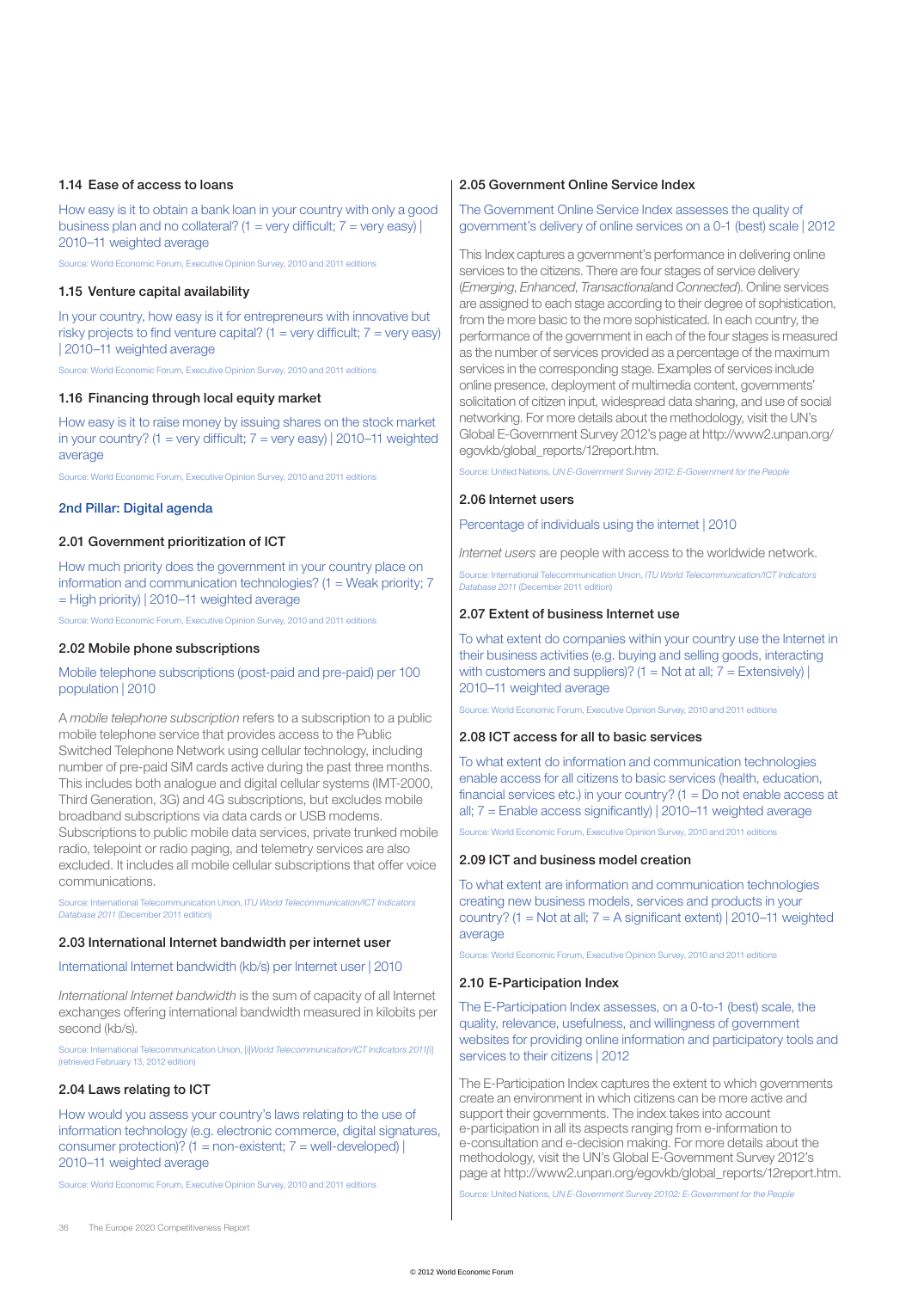## 3rd Pillar: Innovative Europe

#### 3.01 R&D Expenditure

# R&D Expenditure, % GDP | 2008 or most recent year available

Research and experimental development (R&D) comprise creative work undertaken on a systematic basis in order to increase the stock of knowledge, including knowledge of man, culture and society, and the use of this stock of knowledge to devise new applications.

Source: The World Bank, *World Development Indicators Online* (retrieved February 10, 2012);

## 3.02 Researchers in R&D

Researchers in R&D, per million people | 2008 or most recent year available

Researchers in R&D are professionals engaged in the conception or creation of new knowledge, products, processes, methods, or systems and in the management of the projects concerned. Postgraduate PhD students (ISCED97 level 6) engaged in R&D are included.

Source: The World Bank, *World Development Indicators Online* (retrieved February 10, 2012);

## 3.03 Availability of scientists and engineers

To what extent are scientists and engineers available in your country?  $(1 = not at all; 7 = widely available) | 2010-11 weighted average$ 

Source: World Economic Forum, Executive Opinion Survey

# 3.04 Highly cited scientific articles

Scientific publications within the 10% most cited scientific publications worldwide as % of total scientific publications of the country | 2007 (Eurostat) and 2009 (US, Japan, China and Korea)

The indicator is a proxy for the efficiency of the research system as highly cited publications are assumed to be of higher quality. There could be a bias towards small or English speaking countries given the coverage of Scopus' publication data. Countries like France and Germany, where researchers publish relatively more in their own language, are more likely to underperform on this indicator as compared to their real academic excellence.

Source: DG Research and Innovation

#### 3.05 PCT patent applications

# Number of applications for patents filed under the Patent Cooperation Treaty (PCT) per million population | 2008–09 average

This measures the total count of applications filed under the Patent Cooperation Treaty (PCT), by priority date and inventor nationality, using fractional count if an application is filed by multiple inventors. The average count of applications filed in 2008 and 2009 is divided by population, using figures from the United Nations Division of Economic and Social Affairs (retrieved November 10, 2011).

Source: Organisation for Economic Co-operation and Development (OECD), *Patent Database,* December 2011

#### 3.06 Firm-level technology absorption

To what extent do businesses in your country absorb new technology?  $(1 = not at all; 7 = aggregatesively absorb)$  | 2010–11 weighted average Source: World Economic Forum, Executive Opinion Survey, 2010 and 2011 editions

## 3.07 University-industry collaboration in R&D

To what extent do business and universities collaborate on research and development (R&D) in your country? ( $1 =$  do not collaborate at all; 7 = collaborate extensively) | 2010–11 weighted average

Source: World Economic Forum, Executive Opinion Survey, 2010 and 2011 editions

## 3.08 Capacity for innovation

In your country, how do companies obtain technology?  $(1 =$ exclusively from licensing or imitating foreign companies;  $7 = by$ conducting formal research and pioneering their own new products and processes) | 2010–11 weighted average

Source: World Economic Forum, Executive Opinion Survey, 2010 and 2011 editions

#### 3.09 Government procurement of advanced technology products

Do government procurement decisions foster technological innovation in your country?  $(1 = no, not at all; 7 = yes, extremely)$ effectively) | 2010–11 weighted average

Source: World Economic Forum, Executive Opinion Survey, 2010 and 2011 editions

#### 3.10 Availability of latest technologies

To what extent are the latest technologies available in your country?  $(1 = not available; 7 = widely available)$  2010–11 weighted average

Source: World Economic Forum, Executive Opinion Survey, 2010 and 2011 editions

## 3.11 Extent of marketing

In your country, to what extent do companies use sophisticated marketing tools and techniques? (1 = very little;  $7$  = extensively) | 2010–11 weighted average

Source: World Economic Forum, Executive Opinion Survey, 2010 and 2011 editions

## 3.12 Willingness to delegate authority

In your country, how do you assess the willingness to delegate authority to subordinates?  $(1 = low - top management controls all important$ decisions; 7 = high – authority is mostly delegated to business unit heads and other lower-level managers) | 2010–11 weighted average

Source: World Economic Forum, Executive Opinion Survey, 2010 and 2011 editions

#### 3.13 Industrial design counts in applications

## Industrial design counts in applications per million population | 2010

This measures the total industrial design counts in applications by residents at domestic offices and abroad, while taking into account the multiplying effect for regional offices, for example, the EU's Office for Harmonization in the Internal Market (OHIM) and Benelux's BOIP. Applications received by these offices are multiplied by their respective numbers of member states. For example, an application filed by a US resident at OHIM is multiplied by 27 to take into account that this application is equivalent to filing for protection in all 27 EU member states. The industrial design counts are divided by population, using figures from the United Nations Division of Economic and Social Affairs (retrieved November 10, 2011).

Source: World Intellectual Property Organization (WIPO), Statistics Database (2010)

# 3.14 Nature of competitive advantage

What is the competitive advantage of your country's companies in international markets based upon? (1 = Low-cost or natural resources; 7 = Unique products and processes) | 2010–11 weighted average

Source: World Economic Forum, Executive Opinion Survey, 2010 and 2011 editions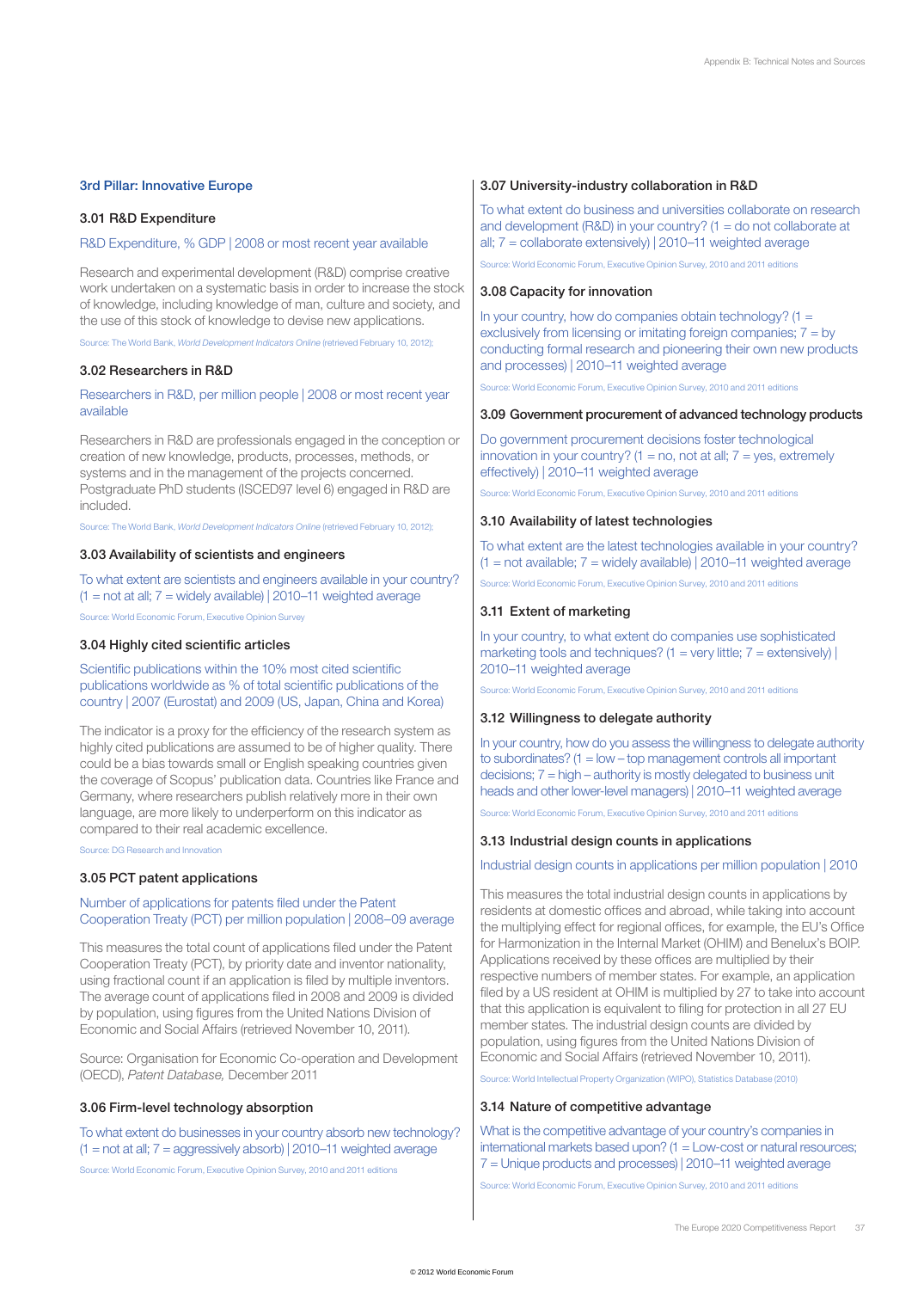## 4th Pillar: Education and training

#### 4.01 Quality of the educational system

How well does the educational system in your country meet the needs of a competitive economy?  $(1 = Not well at all; 7 = Very well)$ 2010–11 weighted average

Source: World Economic Forum, Executive Opinion Survey, 2010 and 2011 editions

#### 4.02 PISA scores on education quality

#### Average performance for combined reading, mathematical and scientific literacy performance | 2009

The reported value corresponds to the average performance of pupils (age 15) in the key competencies of reading, mathematics and science. PISA scores on education quality are scaled such that the a posteriori distribution of student competences, with equal weight given to all OECD countries, has mean 500 and standard deviation 100.

Source: Organisation for Economic Co-operation and Development (OECD), 2009

## 4.03 Tertiary education enrolment rate

#### Gross tertiary education enrolment rate | 2011 or most recent year available

The reported value corresponds to the ratio of total tertiary enrolment, regardless of age, to the population of the age group that officially corresponds to the tertiary education level. Tertiary education (ISCED levels 5 and 6), whether or not leading to an advanced research qualification, normally requires, as a minimum condition of admission, the successful completion of education at the secondary level.

Source: UNESCO Institute for Statistics (accessed February 17, 2012)

#### 4.04 Secondary education enrolment rate

#### Gross secondary education enrolment rate | 2011 or most recent year available

The reported value corresponds to the ratio of total secondary enrolment, regardless of age, to the population of the age group that officially corresponds to the secondary education level. Secondary education (ISCED levels 2 and 3) completes the provision of basic education that began at the primary level, and aims to lay the foundations for lifelong learning and human development, by offering more subject- or skillsoriented instruction using more specialized teachers.

Source: UNESCO Institute for Statistics (accessed February 21, 2012)

## 4.05 Local availability of specialized research and training services

In your country, to what extent are high-quality, specialized training services available? (1 = not available; 7 = widely available) | 2010–11 weighted average

Source: World Economic Forum, Executive Opinion Survey, 2010 and 2011 editions

## 4.06 Quality of management schools

How would you assess the quality of management or business schools in your country?  $(1 = poor; 7 = excellent - among the best in$ the world) | 2010–11 weighted average

Source: World Economic Forum, Executive Opinion Survey, 2010 and 2011 editions

#### 4.07 Extent of staff training

To what extent do companies in your country invest in training and employee development? (1 = hardly at all;  $7 =$  to a great extent) | 2010–11 weighted average

Source: World Economic Forum, Executive Opinion Survey, 2010 and 2011 editions

#### 38 The Europe 2020 Competitiveness Report

#### 5th Pillar: Labour market & employment

#### 5.01 Hiring and firing practices

How would you characterize the hiring and firing of workers in your country? (1 = impeded by regulations;  $7 =$  flexibly determined by employers) | 2010–11 weighted average

Source: World Economic Forum, Executive Opinion Survey, 2010 and 2011 editions

#### 5.02 Cooperation in labour-employer relations

How would you characterize labour-employer relations in your country? (1 = generally confrontational;  $7$  = generally cooperative) | 2010–11 weighted average

Source: World Economic Forum, Executive Opinion Survey, 2010 and 2011 editions

#### 5.03 Pay and productivity

To what extent is pay in your country related to productivity?  $(1 = not$ related to worker productivity;  $7 =$  strongly related to worker productivity) | 2010–11 weighted average

Source: World Economic Forum, Executive Opinion Survey, 2010 and 2011 editions

#### 5.04 Labour participation activity rate

#### Ratio of the population ages 15 and older to the working-age population (ages 15+) | 2010

This measures the percentage of the population ages 15 and older that is economically active, i.e. all people who supply labour for the production of goods and services during a specified period.

Source: International Labour Organization, *Key Indicators of the Labour Markets Net* (retrieved March 5, 2012)

#### 5.05 Female participation in labour force

Ratio of female participation in the labour force (%) to male participation in the labour force (%) | 2010

This measure is the percentage of women aged 15–64 participating in the labour force divided by the percentage of men aged 15–64 participating in the labour force.

Source: International Labour Organization, *Key Indicators of the Labour Markets Net* (retrieved March 5, 2012)

#### 5.06 Private sector employment of women

In your country, to what extent do businesses provide women the same opportunities as men to rise to positions of leadership? (1 = Not at all, women have no opportunities to rise to positions of leadership; 7 = Extensive, women have equal opportunities for positions of leadership) | 2010–11 weighted average

Source: World Economic Forum, Executive Opinion Survey, 2010 and 2011 editions

#### 5.07 Youth unemployment, %

## Youth unemployment (% of total labour force ages 15-24) | 2010 or most recent year available

Youth unemployment refers to the share of the labour force ages 15-24 without work but available for and seeking employment. Definitions of labour force and unemployment differ by country.

Source: International Labour Organization, *Key Indicators of the Labour Markets Net* (retrieved March 5, 2012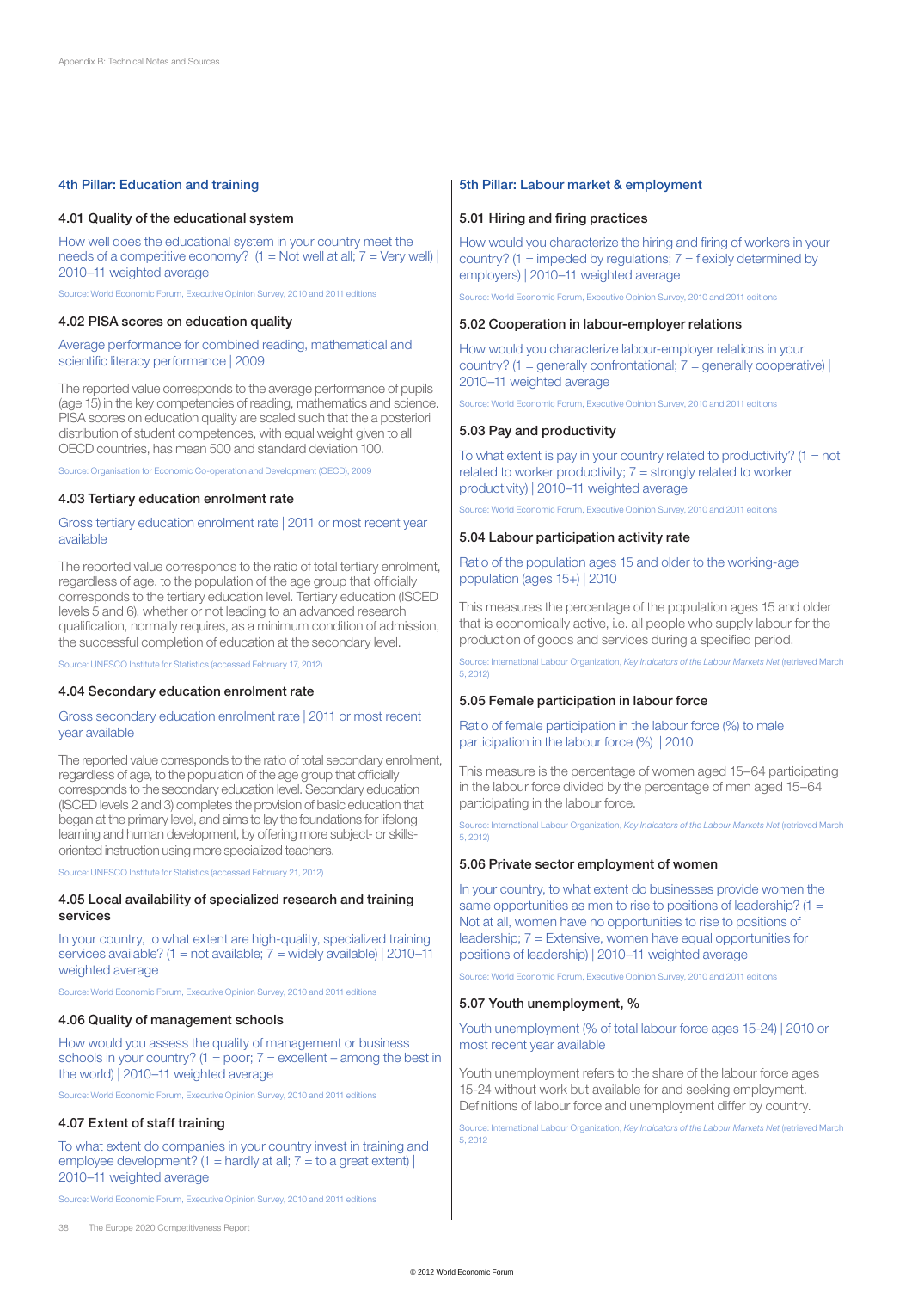## 6th Pillar: Social inclusion

#### 6.01 Accessibility of healthcare services

How accessible is healthcare in your country?  $(1 =$  Limited – only the privileged have access;  $7 =$  Universal – all citizens have access to healthcare) | 2010–11 weighted average

Source: World Economic Forum, Executive Opinion Survey, 2010 and 2011 editions

# 6.02 Gini coefficient

# Income inequality measure (0=perfect equality; 1=perfect inequality) | 2010 or most recent year available

This indicator is defined as the relationship of cumulative shares of the population arranged according to the level of equivalised disposable income, to the cumulative share of the equivalised total disposable income received by them. A Lorenz curve plots the cumulative percentages of total income received against the cumulative number of recipients, starting with the poorest individual. The Gini index measures the area between the Lorenz curve and a hypothetical line of absolute equality, expressed as a percentage of the maximum area under the line. Thus a Gini index of 0 represents perfect equality, while an index of 1 implies perfect inequality.

Source: The World Bank, World Development Indicators & Global Development Finance Catalog (September 2011 edition); European Commission, Eurostat (retrieved March 5, 2012)

## 6.03 Government effectiveness in reducing poverty and inequality

In your country, how effective are the government's efforts to reduce poverty and address income inequality? (1 = Very ineffective;  $7 =$ Very effective) | 2010–11 weighted average

Source: World Economic Forum, Executive Opinion Survey, 2010 and 2011 editions

#### 6.04 Social safety net protection

In your country, does a formal social safety net provide protection from economic insecurity due to job loss or disability?  $(1 = Not at all;$  $7 =$  Fully) | 2010–11 weighted average

Source: World Economic Forum, Executive Opinion Survey, 2010 and 2011 editions

# 7th Pillar: Environmental Sustainability

# 7.01 Share of renewable energy production

## Share of electricity produced from renewable sources (% of KWh) | 2010 or most recent year available

This indicator is the ratio of the total electricity production from renewable sources (hydropower, geothermal, solar, tides, wind, biomass, and biofuels) to the total electricity production from all sources (KWh). Electricity production is measured at the terminals of all alternator sets in a station. Production includes the output of electricity plants that are designed to produce electricity only as well as that of combined heat and power plants.

Source: Author's calculation based on The World Bank, *World Development Indicators Online* (retrieved February 10, 2012); International Energy Agency (IEA)

## 7.02 Terrestrial biome protection

The weighted percentage of terrestrial biomes under protected status, where the weight is determined by the relative size of biomes within a country. (Biomes are climatically and geographically defined

## as similar climatic conditions on the Earth, such as communities of plants, animals, and soil organisms, and are often referred to as ecosystems). | 2010 or most recent year available

This indicator is calculated by CIESIN (Columbia University's Center for International Earth Science Information Network) by overlaying the protected area mask on terrestrial biome data developed by WWF's Terrestrial Ecoregions of the World for each country. Scores are capped at 17% per biome such that higher levels of protection of some biomes cannot be used to offset lower levels of protection of other biomes, hence the maximum level of protection a country can achieve is 17%.

CIESIN uses time series of the World Database on Protected Areas (WDPA) developed by UNEP World Conservation Monitoring Centre in 2011, which provides a spatial time series of protected area (PA) coverage from 1990 to 2010. WCMC considers all nationally designated protected areas whose location and extent is known. Boundaries were defined by polygons where available, and where they were not available protected area centroids were buffered to create a circle in accordance with the PA size. WCMC removed all overlaps between different protected areas by dissolving the boundaries to create a protected areas mask.

Source: Yale University and Columbia University, Environmental Performance Index (EPI) 2012 edition based on WWF World Wildlife Fund USA and UNEP World Conservation Centre data

## 7.03 Environmental Treaty ratification

#### Total number of ratified environmental treaties | 2010

This variable measures the total number of international treaties from a set of 25 for which a state is a participant. A state becomes a "participant" by Ratification, Formal confirmation, Accession, Acceptance, Definitive signature, Approval, Simplified procedure, Consent to be bound, Succession, and Provisional application (which are here grouped under the term ratification, for reasons of convenience). The treaties included are: the International Convention for the Regulation of Whaling, 1948 Washington; the International Convention for the Prevention of Pollution of the Sea by Oil, 1954 London, as amended in 1962 and 1969; the Convention on Wetlands of International Importance especially as Waterfowl Habitat, 1971 Ramsar; the Convention Concerning the Protection of the World Cultural and Natural Heritage, 1972 Paris; the Convention on the Prevention of Marine Pollution by Dumping of Wastes and Other Matter, 1972 London, Mexico City, Moscow, Washington; the Convention on International Trade in Endangered Species of Wild Fauna and Flora, 1973 Washington; the International Convention for the Prevention of Pollution from Ships (MARPOL) as modified by the Protocol of 1978, 1978 London; the Convention on the Conservation of Migratory Species of Wild Animals, 1979 Bonn; the United Nations Convention on the Law of the Sea, 1982 Montego Bay; the Convention on the Protection of the Ozone Layer, 1985 Vienna; the Protocol on Substances that Deplete the Ozone Layer, 1987 Montreal; the Convention on the Control of Transboundary Movements of Hazardous Wastes and their Disposal, 1989 Basel; the international Convention on Oil Pollution Preparedness, Response and Co-operation, 1990 London; the United Nations Framework Convention on Climate Change, 1992 New York; the Convention on Biological Diversity, 1992 Rio de Janeiro; the International Convention to Combat Desertification in Those Countries Experiencing Serious Drought and/or Desertification, particularly Africa, 1994 Paris; the Agreement relating to the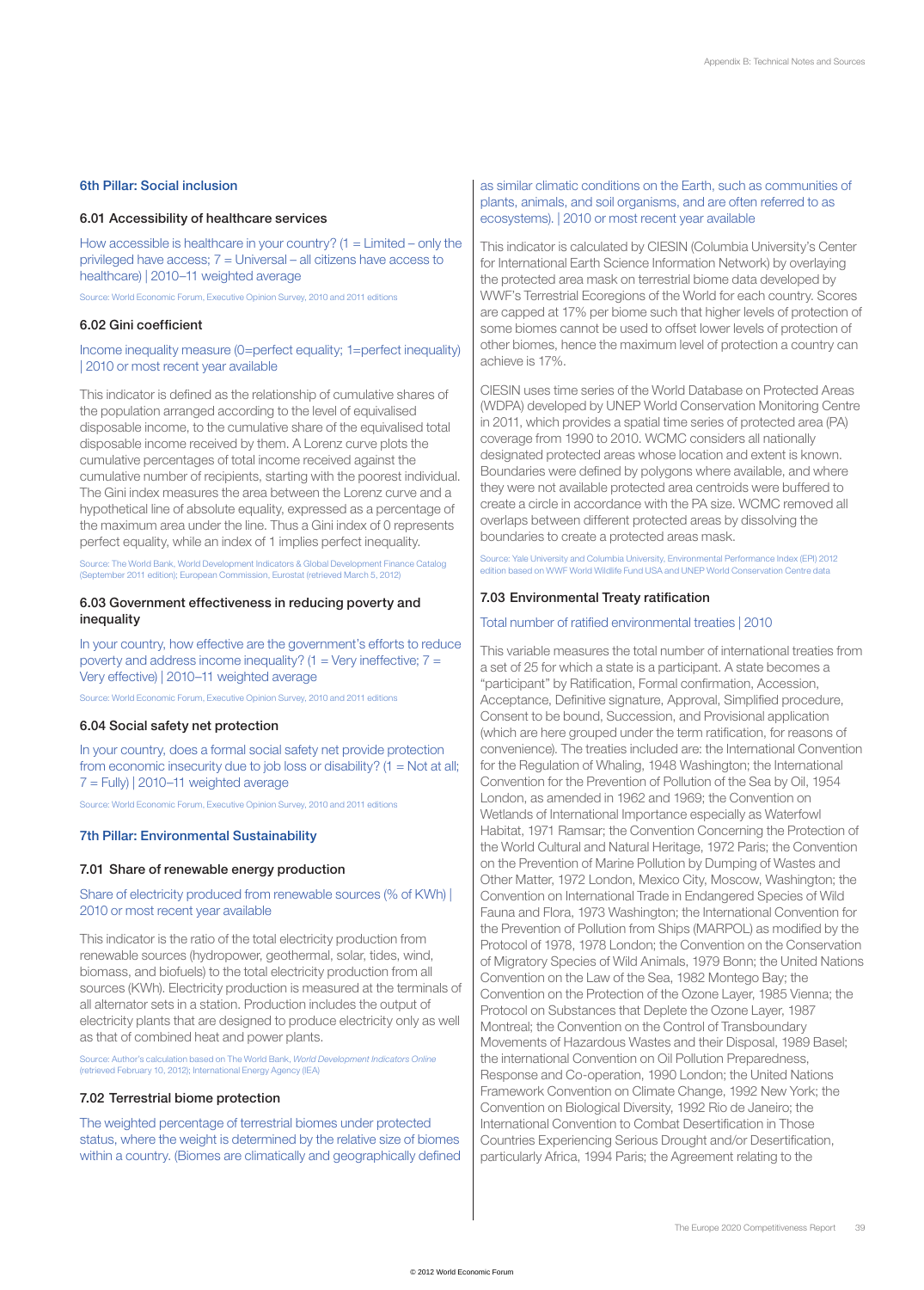Implementation of Part XI of the United Nations Convention on the Law of the Sea of 10 December 1982, 1994 New York; the Agreement relating to the Provisions of the United Nations Convention on the Lay of the Sea relating to the Conservation and Management of Straddling Fish Stocks and Highly Migratory Fish Stocks, 1995 New York; the Kyoto Protocol to the United Nations Framework Convention on the Climate Change, Kyoto 1997; the Rotterdam Convention on the Prior Informed Consent Procedure for Certain Hazardous Chemicals and Pesticides in International Trade, 1998 Rotterdam; the Cartagena Protocol of Biosafety to the Convention on Biological Diversity, 2000 Montreal; the Protocol on Preparedness, Response and Cooperation to Pollution Incidents by Hazardous and Noxious Substances,2000 London; the Stockholm Convention on Persistent Organic Pollutants, 2001 Stockholm; the International Treaty on Plant Genetic Resources for Food and Agriculture, 2001 Rome; and the International Tropical Timber Agreement 206, 1994 Geneva.

Source: The International Union for Conservation of Nature (IUCN) Environmental Law Centre ELIS Treaty Database

#### 7.04 Enforcement of environmental regulations

How would you assess the enforcement of environmental regulations in your country?  $(1 = \text{Very lax}; 7 = \text{Among the world's})$ most rigorous) | 2010–11 weighted average

Source: World Economic Forum, Executive Opinion Survey, 2010 and 2011 editions

#### 7.05 Quality of natural environment

How would you assess the quality of the natural environment in your country? (1 = Extremely poor;  $7$  = Among the world's most pristine) | 2010–11 weighted average

Source: World Economic Forum, Executive Opinion Survey, 2010 and 2011 editions

#### 7.06 CO2 intensity

(kg of CO2 per kg of oil equivalent energy use) | 2008 or most recent year available

Carbon dioxide emissions from solid fuel consumption refer mainly to emissions from the use of coal as an energy source.

Source: The World Bank, World Development Indicators & Global Development Finance Catalogue (December 2011 edition);

#### 7.07 PM25 emission

Annual average PM2.5 (particulate matter with an aerodynamic diameter less than or equal to 2.5 micrometers) concentration for 2001–05, population weighted by country | 2010 or most recent year available

This indicator is based on satellite data that are then converted to ground-level concentrations using the GEOS-Chem global chemical transport model to account for the meteorological and chemical factors that influence the spatially and temporally varying relationship between column and surface concentrations. The 0.1 x 0.1° resolution aerosol optical depth (AOD) values for 2001–05 are derived from the NASA Terra MODIS and MISR sensors, averaged to get a 6-year mean AOD for each grid cell, and then populationweighted to better represent human exposure by country. PM2.5 concentrations were averaged over the period 2001-2005 and the grid was re-sampled to match the Global Rural‐Urban Mapping Project 1km population grid. The weighted average of the values in each grid cell was used to derive a country total exposure to PM2.5 in micrograms per cubic meter.

Source: Yale University and Columbia University, Environmental Performance Index (EPI) 2012 edition based on NASA MODIS and MISR data, processed by Dalhousie University (van Donkelaar et al. [2010]), Battelle